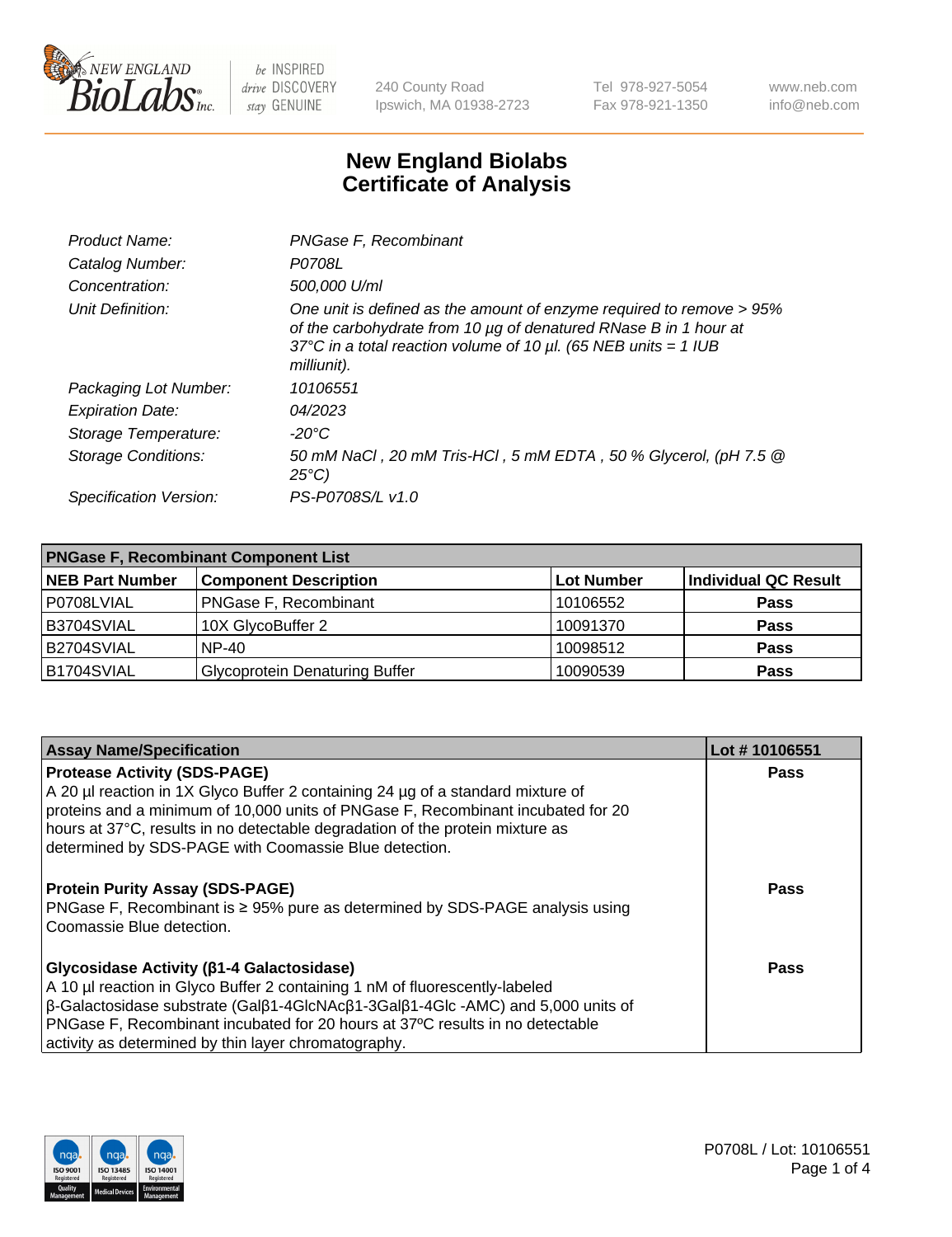

240 County Road Ipswich, MA 01938-2723 Tel 978-927-5054 Fax 978-921-1350

www.neb.com info@neb.com

| <b>Assay Name/Specification</b>                                                                                                                                                                                                                                                                                                                                            | Lot #10106551 |
|----------------------------------------------------------------------------------------------------------------------------------------------------------------------------------------------------------------------------------------------------------------------------------------------------------------------------------------------------------------------------|---------------|
| Glycosidase Activity (β1-3 Galactosidase)<br>A 10 µl reaction in Glyco Buffer 2 containing 1 nM of fluorescently-labeled<br>β-Galactosidase substrate (Galβ1-3GlcNAcβ1-4Galβ1-4Glc-AMC) and 5,000 units of<br>PNGase F, Recombinant incubated for 20 hours at 37°C results in no detectable<br>activity as determined by thin layer chromatography.                        | <b>Pass</b>   |
| Glycosidase Activity (β-N-Acetylgalactosaminidase)<br>A 10 µl reaction in Glyco Buffer 2 containing 1 nM of fluorescently-labeled<br>β-N-Acetylgalactosaminidase substrate (GalNAcβ1-4Galβ1-4Glc-AMC) and 5,000 units of<br>PNGase F, Recombinant incubated for 20 hours at 37°C results in no detectable<br>activity as determined by thin layer chromatography.          | Pass          |
| Glycosidase Activity (β-Mannosidase)<br>A 10 µl reaction in Glyco Buffer 2 containing 1 nM of fluorescently-labeled<br>$\beta$ -Mannosidase substrate (Man $\beta$ 1-4Man $\beta$ 1-4Man-AMC) and 5,000 units of PNGase F,<br>Recombinant incubated for 20 hours at 37°C results in no detectable activity as<br>determined by thin layer chromatography.                  | <b>Pass</b>   |
| Glycosidase Activity (α-Glucosidase)<br>A 10 µl reaction in Glyco Buffer 2 containing 1 nM of fluorescently-labeled<br>α-Glucosidase substrate (Glcα1-6Glcα1-4Glc-AMC) and 5,000 units of PNGase F,<br>Recombinant incubated for 20 hours at 37°C results in no detectable activity as<br>determined by thin layer chromatography.                                         | <b>Pass</b>   |
| Glycosidase Activity (α1-6 Mannosidase)<br>A 10 µl reaction in Glyco Buffer 2 containing 1 nM of fluorescently-labeled<br>α-Mannosidase substrate (Manα1-6Manα1-6(Manα1-3)Man-AMC) and 5,000 units of PNGase<br>F, Recombinant incubated for 20 hours at 37°C results in no detectable activity as<br>determined by thin layer chromatography.                             | <b>Pass</b>   |
| Glycosidase Activity (α-Neuraminidase)<br>A 10 µl reaction in Glyco Buffer 2 containing 1 nM of fluorescently-labeled<br>α-Neuraminidase substrate (Neu5Acα2-3Galβ1-3GlcNAcβ1-3Galβ1-4Glc-AMC) and 5,000<br>units of PNGase F, Recombinant incubated for 20 hours at 37°C results in no<br>detectable activity as determined by thin layer chromatography.                 | Pass          |
| Glycosidase Activity (α-N-Acetylgalactosaminidase)<br>A 10 µl reaction in Glyco Buffer 2 containing 1 nM of fluorescently-labeled<br>α-N-Acetylgalactosaminidase substrate (GalNAcα1-3(Fucα1-2)Galβ1-4Glc-AMC) and 5,000<br>units of PNGase F, Recombinant incubated for 20 hours at 37°C results in no<br>detectable activity as determined by thin layer chromatography. | Pass          |

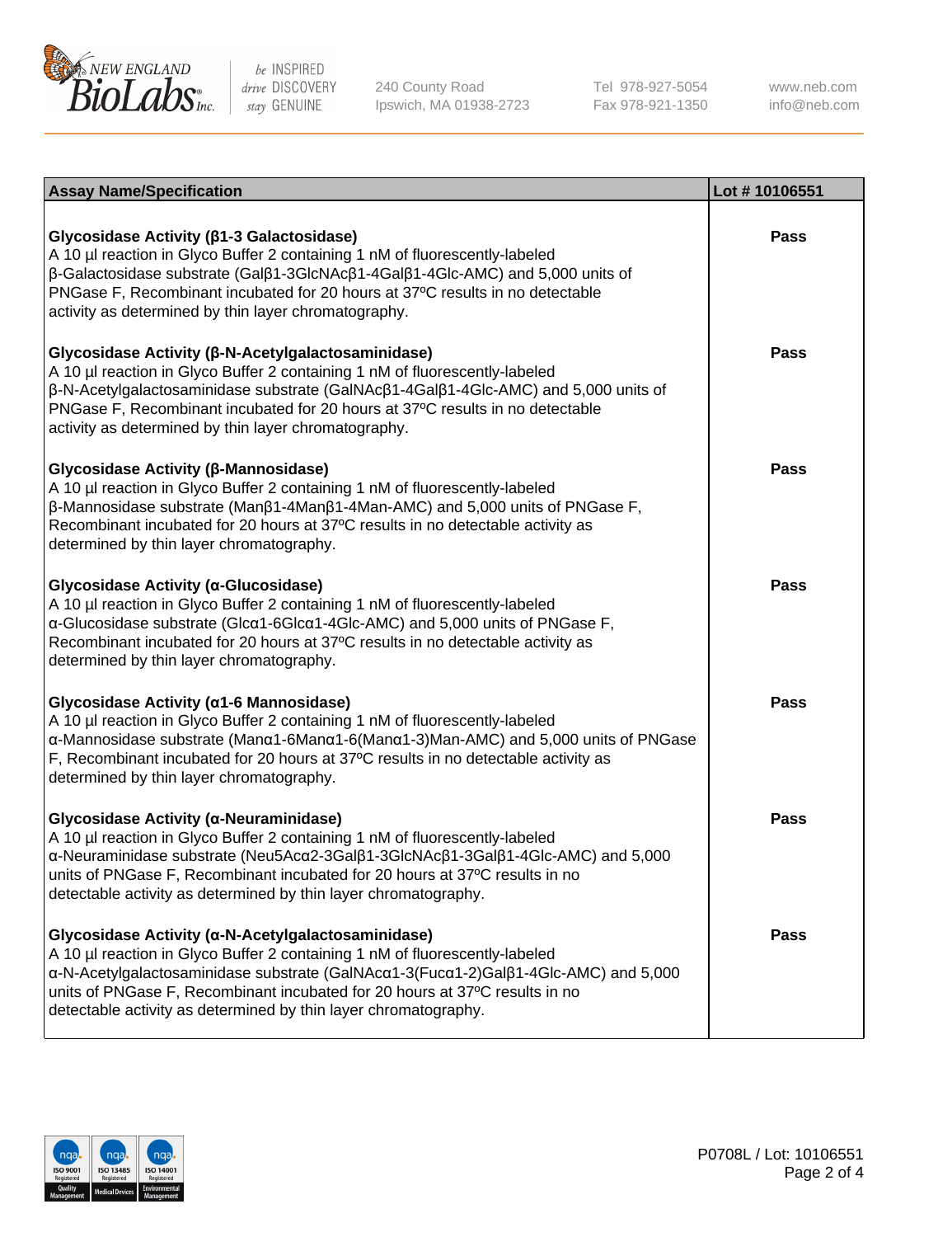

240 County Road Ipswich, MA 01938-2723 Tel 978-927-5054 Fax 978-921-1350 www.neb.com info@neb.com

| <b>Assay Name/Specification</b>                                                                                                                                                                                                                                                                                                                                        | Lot #10106551 |
|------------------------------------------------------------------------------------------------------------------------------------------------------------------------------------------------------------------------------------------------------------------------------------------------------------------------------------------------------------------------|---------------|
| Glycosidase Activity (β-Xylosidase)<br>A 10 µl reaction in Glyco Buffer 2 containing 1 nM of fluorescently-labeled<br>$\beta$ -Xylosidase substrate (Xyl $\beta$ 1-4Xyl $\beta$ 1-4Xyl $\beta$ 1-4Xyl-AMC) and 5,000 units of PNGase F,<br>Recombinant incubated for 20 hours at 37°C results in no detectable activity as<br>determined by thin layer chromatography. | <b>Pass</b>   |
| Glycosidase Activity (β-N-Acetylglucosaminidase)<br>A 10 µl reaction in Glyco Buffer 2 containing 1 nM of fluorescently-labeled<br>β-N-Acetylglucosaminidase substrate (GlcNAcβ1-4GlcNAcβ1-4GlcNAc-AMC) and 5,000 units<br>of PNGase F, Recombinant incubated for 20 hours at 37°C results in no detectable<br>activity as determined by thin layer chromatography.    | <b>Pass</b>   |
| Glycosidase Activity (α1-3 Galactosidase)<br>A 10 µl reaction in Glyco Buffer 2 containing 1 nM of fluorescently-labeled<br>α-Galactosidase substrate (Galα1-3Galβ1-4GlcNAc-AMC) and 5,000 units of PNGase F,<br>Recombinant incubated for 20 hours at 37°C results in no detectable activity as<br>determined by thin layer chromatography.                           | <b>Pass</b>   |
| Glycosidase Activity (α1-3 Fucosidase)<br>A 10 µl reaction in Glyco Buffer 2 containing 1 nM of fluorescently-labeled<br>α-Fucosidase substrate (Fucα1-3Galβ1-4GlcNAcβ1-3Galβ1-4Glc-AMC) and 5,000 units of<br>PNGase F, Recombinant incubated for 20 hours at 37°C results in no detectable<br>activity as determined by thin layer chromatography.                   | <b>Pass</b>   |
| Glycosidase Activity (a1-6 Galactosidase)<br>A 10 µl reaction in Glyco Buffer 2 containing 1 nM of fluorescently-labeled<br>α-Galactosidase substrate (Galα1-6Galα1-6Glcα1-2Fru-AMC) and 5,000 units of PNGase<br>F, Recombinant incubated for 20 hours at 37°C results in no detectable activity as<br>determined by thin layer chromatography.                       | <b>Pass</b>   |
| Glycosidase Activity (α1-3 Mannosidase)<br>A 10 µl reaction in Glyco Buffer 2 containing 1 nM of fluorescently-labeled<br>α-Mannosidase substrate (Manα1-3Manβ1-4GlcNAc-AMC) and 5,000 units of PNGase F,<br>Recombinant incubated for 20 hours at 37°C results in no detectable activity as<br>determined by thin layer chromatography.                               | <b>Pass</b>   |
| Glycosidase Activity (α1-2 Fucosidase)<br>A 10 µl reaction in Glyco Buffer 2 containing 1 nM of fluorescently-labeled<br>α-Fucosidase substrate (Fucα1-2Galβ1-4Glc-AMC) and 5,000 units of PNGase F,<br>Recombinant incubated for 20 hours at 37°C results in no detectable activity as<br>determined by thin layer chromatography.                                    | Pass          |
| <b>Glycosidase Activity (Endo F2, F3)</b>                                                                                                                                                                                                                                                                                                                              | <b>Pass</b>   |